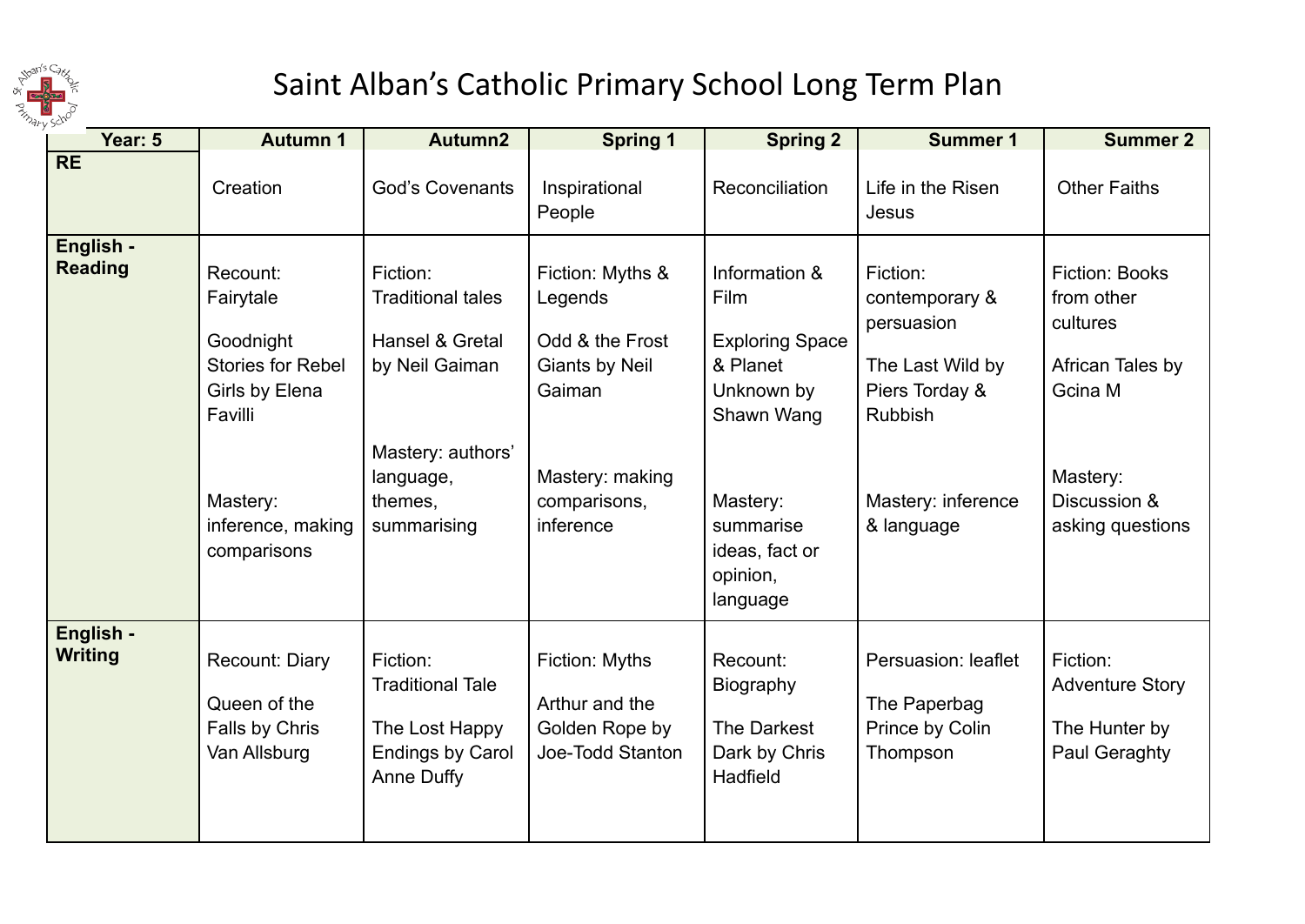| <b>Maths</b>   | Numbers to<br>1000000<br>Whole numbers:<br>Addition &<br>Subtraction/<br>Multiplication &<br>division/ Word<br>problems                                                                                                   | Graphs<br><b>Fractions</b> | <b>Fractions</b><br><b>Decimals</b><br>Percentages                                                                                                                                                                          | Geometry<br>Position and<br>movement | <b>Measurements</b><br>Area and Perimeter                                                                                                                                                                                                                                                                               | Roman numerals<br>Volume |
|----------------|---------------------------------------------------------------------------------------------------------------------------------------------------------------------------------------------------------------------------|----------------------------|-----------------------------------------------------------------------------------------------------------------------------------------------------------------------------------------------------------------------------|--------------------------------------|-------------------------------------------------------------------------------------------------------------------------------------------------------------------------------------------------------------------------------------------------------------------------------------------------------------------------|--------------------------|
| <b>Science</b> | Module 8 - The Earth and beyond<br>Lessons 1, 2, 3, 6, 8<br>Module $3 -$ Get sorted<br>Lessons 1, 2, 3, 4, 5<br>Module 4 - Everyday materials<br>(teach with Get sorted as Materials<br>Topic 1)<br>Lessons 1, 2, 4, 5, 6 |                            | Module $7$ – Feel the force<br>Lessons 1, 2, 4, 5, 7, 8, 9, 10<br>Module 1 – Circle of life<br>Lessons 1, 3, 4, 5, 6, 7<br>Module 2 - Reproduction in plants<br>and animals (teach with Circle of<br>life)<br>Lessons 4, 5, |                                      | Revisit Module 2 – Reproduction in<br>plants and animals<br>Lessons 1, 2, 3, 6, 7, 8<br>Module 5 - Marvellous mixtures<br>Lessons 1, 2, 3, 4<br>Module 6 - Materials: All change!<br>(teach with Marvellous mixtures as<br>Materials Topic 2)<br>Lessons 1, 2, 3, 4, 5<br><b>Our Changing World modules</b><br>Lesson 1 |                          |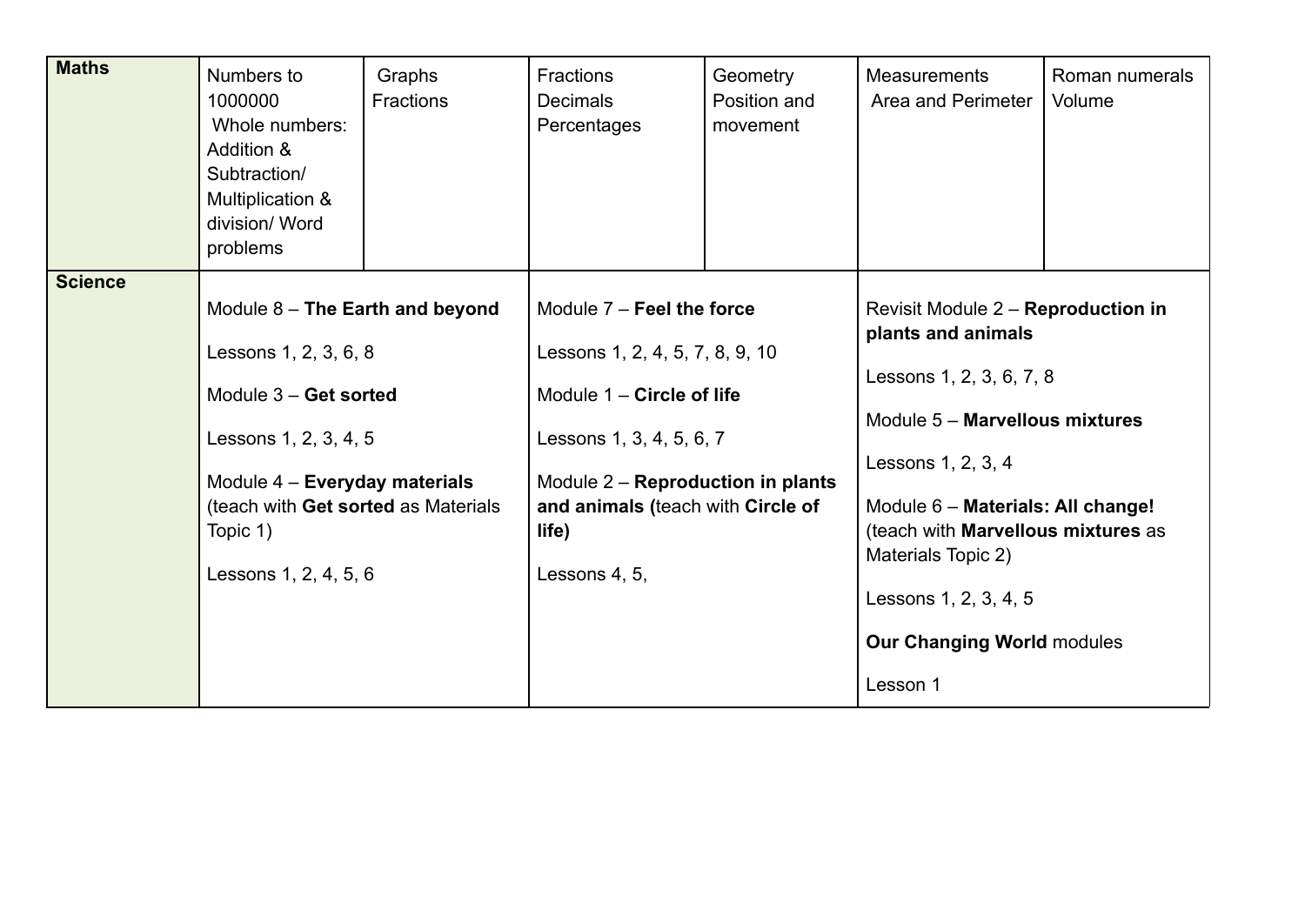| <b>Computing</b> | Sharing<br>information $(5.1)$<br>Identifying and<br>exploring how<br>information is<br>shared between<br>digital systems. | Video editing<br>(5.2)<br>Identifying and<br>exploring how<br>information is<br>shared between<br>digital systems. | Selection in<br>physical computing<br>(5.3)<br>Exploring<br>conditions and<br>selection using a<br>programmable<br>microcontroller | Flat-file<br>databases (5.4)<br>Using a<br>database to<br>order data and<br>create charts to<br>answer<br>questions. | Vector drawing<br>(5.5)<br>Creating images in<br>a drawing program<br>by using layers and<br>groups of objects.                                                                           | Selection in<br>quizzes (5.6)<br>Exploring<br>selection in<br>programming to<br>design and code<br>an interactive<br>quiz. |
|------------------|----------------------------------------------------------------------------------------------------------------------------|--------------------------------------------------------------------------------------------------------------------|------------------------------------------------------------------------------------------------------------------------------------|----------------------------------------------------------------------------------------------------------------------|-------------------------------------------------------------------------------------------------------------------------------------------------------------------------------------------|----------------------------------------------------------------------------------------------------------------------------|
| <b>History</b>   | A study of Greek life and<br>achievements and their influence on<br>the western world:<br><b>Ancient Greece</b>            |                                                                                                                    | A non-European society that provides<br>contrasts with British history:<br>Maya                                                    |                                                                                                                      | A study of an aspect or theme in British<br>history that extends pupils' chronological<br>knowledge beyond 1066:<br><b>Victorians</b><br>A local history study:<br>Local Study - Wallasey |                                                                                                                            |
| Geography        | Using maps:<br>features<br>four-figure<br>references<br>six-figure<br>references                                           | Ocean currents                                                                                                     | <b>Biomes and</b><br>climates:<br>tropical<br>rainforest<br>biome<br>desert biome<br>marine biome<br>ice biome                     | North America:<br>· population<br>rivers<br>mountains                                                                | South America:<br>population<br>rivers<br>mountains                                                                                                                                       | Fieldwork - tbc                                                                                                            |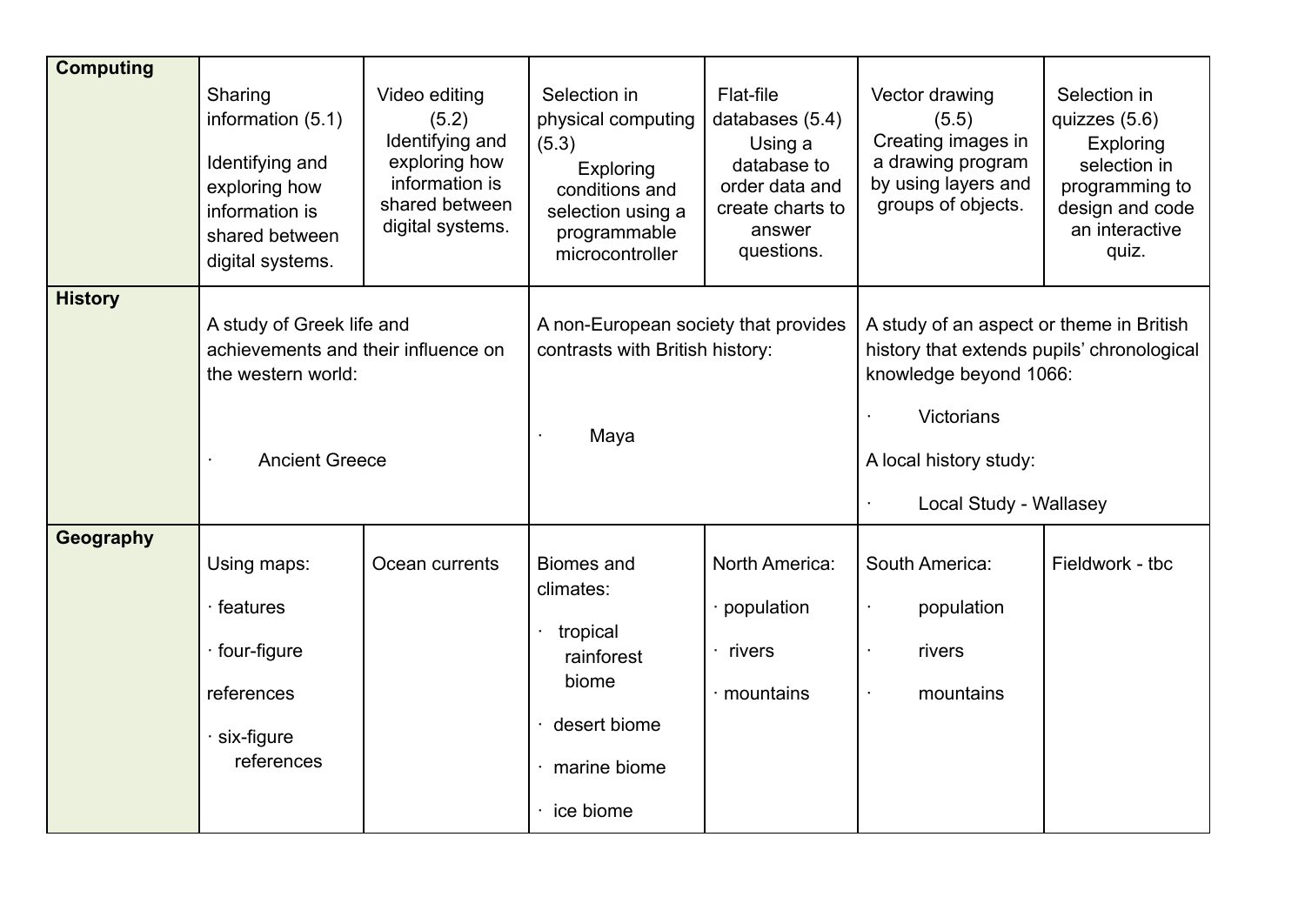| <b>ART</b> | A Study of<br>Surrealism<br>• Artist<br>Spotlight=<br>Salvador<br>Dali<br>(Drawing,<br>Painting and<br>Collage)                                                                                                                                                                                                                                                       | The Explosion of<br>Pop Art<br>• Artist<br>Spotlight=<br>Andy<br>Warhol<br>(Drawing,<br>Painting, Printing<br>and Digital<br>Media) | <b>Art and Fashion</b><br>Artist<br>$\bullet$<br>Spotlight=<br>Piet<br>Mondrian<br>(Drawing, Painting,<br>Collage, Textiles<br>and Digital Media) | Cultural<br><b>Tradition in Art</b><br>• Artist<br>Spotlight<br>$=$ Richard<br>Kimbo<br>(Drawing,<br>Painting,<br>Printing and<br>Textiles) | <b>Amazed by</b><br>Architecture<br>• Artist<br>Spotlight=<br>Zaha Hadid<br>(Drawing, Painting,<br>Collage) | <b>Exploring</b><br>Expressionism<br>• Artist<br>Spotlight=<br>Henri<br>Matisse<br>(Drawing,<br>Painting and<br>Collage) |
|------------|-----------------------------------------------------------------------------------------------------------------------------------------------------------------------------------------------------------------------------------------------------------------------------------------------------------------------------------------------------------------------|-------------------------------------------------------------------------------------------------------------------------------------|---------------------------------------------------------------------------------------------------------------------------------------------------|---------------------------------------------------------------------------------------------------------------------------------------------|-------------------------------------------------------------------------------------------------------------|--------------------------------------------------------------------------------------------------------------------------|
| <b>DT</b>  | <b>Autumn 2</b><br><b>Recap-What is Design</b><br>Technology?<br>The evolution of the design of<br>televisions<br><b>Proof of progress task</b><br>Compare earliest telephones to a<br>range of phones, up to the present<br>smart phone.<br><b>Electrics/ computing</b><br><b>Artificial intelligence</b><br>-Explore examples of smart devices<br>and how they work |                                                                                                                                     | <b>Spring 2</b>                                                                                                                                   |                                                                                                                                             | <b>Summer 2</b>                                                                                             |                                                                                                                          |
|            |                                                                                                                                                                                                                                                                                                                                                                       |                                                                                                                                     | <b>Food and Nutrition</b>                                                                                                                         |                                                                                                                                             | <b>Mechanisms</b>                                                                                           |                                                                                                                          |
|            |                                                                                                                                                                                                                                                                                                                                                                       |                                                                                                                                     | Food Throughout the year-                                                                                                                         |                                                                                                                                             | Pulley's and Gears                                                                                          |                                                                                                                          |
|            |                                                                                                                                                                                                                                                                                                                                                                       |                                                                                                                                     | <b>Proof of Progress Task</b>                                                                                                                     |                                                                                                                                             | - Explore simple, moveable and block<br>and tackle pulleys                                                  |                                                                                                                          |
|            |                                                                                                                                                                                                                                                                                                                                                                       |                                                                                                                                     | Describe a main course and desert<br>including ingredients for each season.                                                                       |                                                                                                                                             | <b>Proof of Progress Task</b>                                                                               |                                                                                                                          |
|            |                                                                                                                                                                                                                                                                                                                                                                       |                                                                                                                                     | -Explore foods eaten at the following<br>celebrations. Chinese new year,<br>Christmas, Diwali, Iftar, Hanukkah                                    |                                                                                                                                             | Draw annotated diagrams to show how<br>a simple, moving and combined pulley<br>works                        |                                                                                                                          |
|            |                                                                                                                                                                                                                                                                                                                                                                       |                                                                                                                                     | <b>Proof of Progress Task</b>                                                                                                                     |                                                                                                                                             | -Experiment with different types of gears                                                                   |                                                                                                                          |
|            |                                                                                                                                                                                                                                                                                                                                                                       |                                                                                                                                     | Describe foods traditionally eaten at<br>Christmas, Chinese New Year,<br>Hanukkah etc                                                             |                                                                                                                                             | - Draw annotated diagrams to show how                                                                       |                                                                                                                          |
|            |                                                                                                                                                                                                                                                                                                                                                                       |                                                                                                                                     |                                                                                                                                                   |                                                                                                                                             | gear trains work                                                                                            |                                                                                                                          |
|            |                                                                                                                                                                                                                                                                                                                                                                       | -Force sensors                                                                                                                      | Food safety                                                                                                                                       |                                                                                                                                             | - Label and annotate picture of a pulley<br>system                                                          |                                                                                                                          |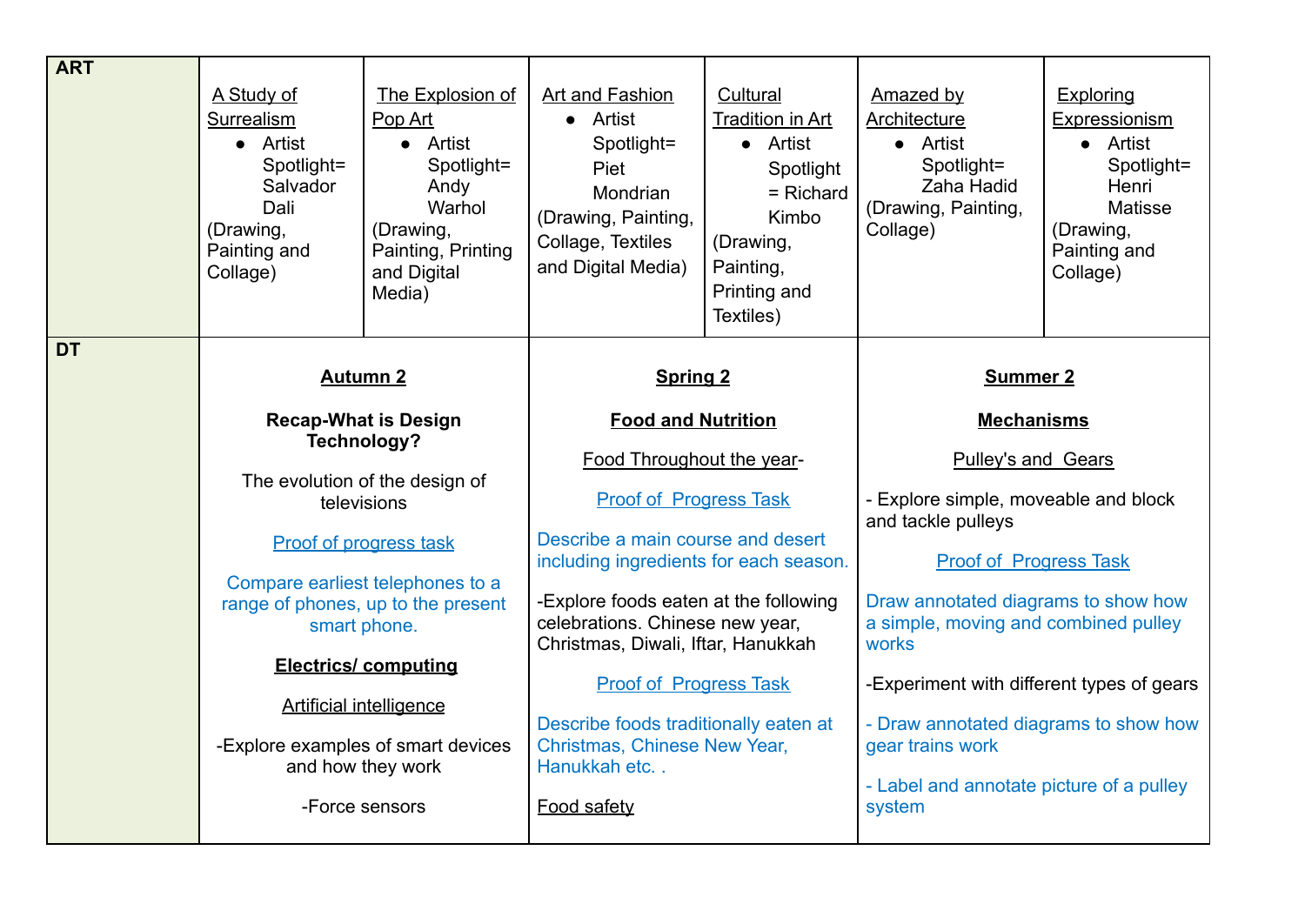## -Distance sensors

Proof of progress task

Draw an annotated diagram for an automatic and manual light bulb.

-Label and annotate a picture of a robotic car

- Mood board for a colour sensing toy

- Create a colour sensing toy

Vocabulary:

Artificial intelligence, Sensor, Component, Detect, Automatically, Fluency, Inspiration, Purpose, User -Steps before preparing food

-Precautions when cooking

-Blue Plasters in kitchens

-Food poisoning

**Materials/Structures**

Arch Structures

- Explore Roman Arch structures

- Explore a range of arches

Proof of Progress Task

Label and annotate a picture of a house.

-Create a mood board for a model school including an arch structure ( cardboard, corrugated card and clear acetate sheets.)

-Design and create a model school.

-Rethink design- more overhang at the top of arch makes the classroom too dark

Vocabulary:

Inspiration, Purpose, User, Perishable, Infectious, Perfected, Ellipse, Parabola, Automatically, Fluency, Inspiration, Purpose, User

-Create a mood board for an aerial tramway

- Design and create a cable car using knowledge of pulleys.

Rethink- motor speed to fast- gear down.

Vocabulary:

Circumference, Mechanical advantage, Physicist, Gear train, Interlock, Mitre gear, Automatically, Fluency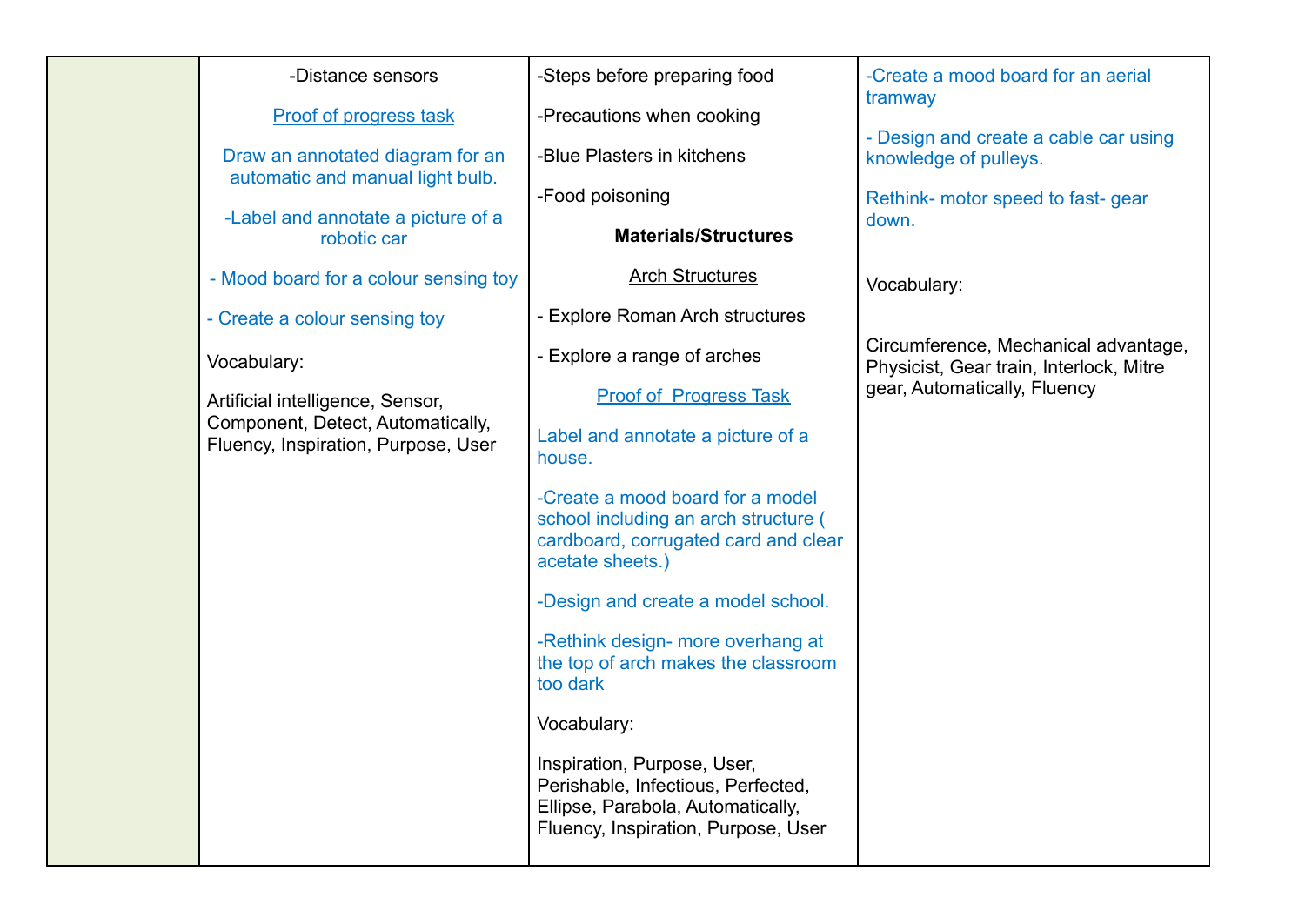|              | Phonetics 3 & Do<br>You Have A Pet?<br>(1)                                                                                                                                                              | What Is The<br>Date? (I)                                | The Weather (I)                                                                                                                                                                                                                    | Clothes (I)                                                                                                                          | The Cafe (I)                                                                                                                                                                             | Goldilocks(I)                                                                                                                     |
|--------------|---------------------------------------------------------------------------------------------------------------------------------------------------------------------------------------------------------|---------------------------------------------------------|------------------------------------------------------------------------------------------------------------------------------------------------------------------------------------------------------------------------------------|--------------------------------------------------------------------------------------------------------------------------------------|------------------------------------------------------------------------------------------------------------------------------------------------------------------------------------------|-----------------------------------------------------------------------------------------------------------------------------------|
| <b>Music</b> | Composing<br>notation:<br>Egyptians                                                                                                                                                                     | <b>Blues</b>                                            | Composition to<br>represent the<br>festival of Holi                                                                                                                                                                                | Looping &<br><b>Remixing Dance</b><br><b>Music</b>                                                                                   | <b>Musical Theatre</b>                                                                                                                                                                   | South & West<br>Africa                                                                                                            |
| <b>PE</b>    | Games<br>(Basketball)<br><b>OUTLET PASS</b><br><b>PEG TAG</b><br><b>MILESTONE 3</b>                                                                                                                     | Dance<br><b>TRADITIONAL DANCE</b><br><b>MILESTONE 3</b> | Gymnastics<br><b>PARTNER AND GROUP</b><br><b>BALANCES</b><br><b>VAULT</b><br><b>MILESTONE 3</b>                                                                                                                                    | Games<br>(Hockey)<br><b>OUTLET PASS</b><br><b>PEG TAG</b><br><b>MILESTONE 3</b>                                                      | <b>Athletics</b><br><b>RUNNING</b><br><b>THROWING</b><br><b>LONG/TRIPLE JUMP</b><br><b>MILESTONE 3</b>                                                                                   | Games<br>(Cricket)<br><b>TARGET CHALLENGE</b><br><b>MINI TEE BALL</b><br><b>MILESTONE 3</b>                                       |
|              | Play competitive<br>games, modified where<br>appropriate and apply<br>basic principles suitable<br>for attacking and<br>defending                                                                       | Perform dances using a<br>range of movement<br>patterns | Develop flexibility,<br>strength, technique,<br>control and balance                                                                                                                                                                | Play competitive<br>games, modified<br>where appropriate<br>and apply basic<br>principles suitable for<br>attacking and<br>defending | Use running, jumping,<br>throwing and catching in<br>isolation and in<br>combination<br>Develop flexibility, strength,<br>technique, control and<br>balance                              | Play competitive<br>games, modified where<br>appropriate and apply<br>basic principles suitable<br>for attacking and<br>defending |
| <b>PHSCE</b> | September Value ~ RESPECT<br>October Value ~ RESPONSIBILITY<br>November ~ FRIENDSHIP<br>December ~ COMPASSION<br><b>Anti-Bullying Week (November)</b><br>ALL YEAR GROUPS (At your<br>appropriate level) |                                                         | January $\sim$ HOPE<br>February ~ INTEGRITY<br>March ~ FORGIVENESS (Covered in<br><b>RE</b> work)<br>Fairtrade Fortnight (2 weeks) $\sim$ using<br><b>CAFOD</b><br><b>Orange = Character Education</b><br><b>Book (finish off)</b> |                                                                                                                                      | May $\sim$ Gentleness (Covered in RE work)<br>June $\sim$ FAITH<br>July ~ <i>JUSTICE</i><br><b>Green = Growth Mindset Book (finish</b><br>off)<br><b>Blue = Thinking Classrooms Book</b> |                                                                                                                                   |